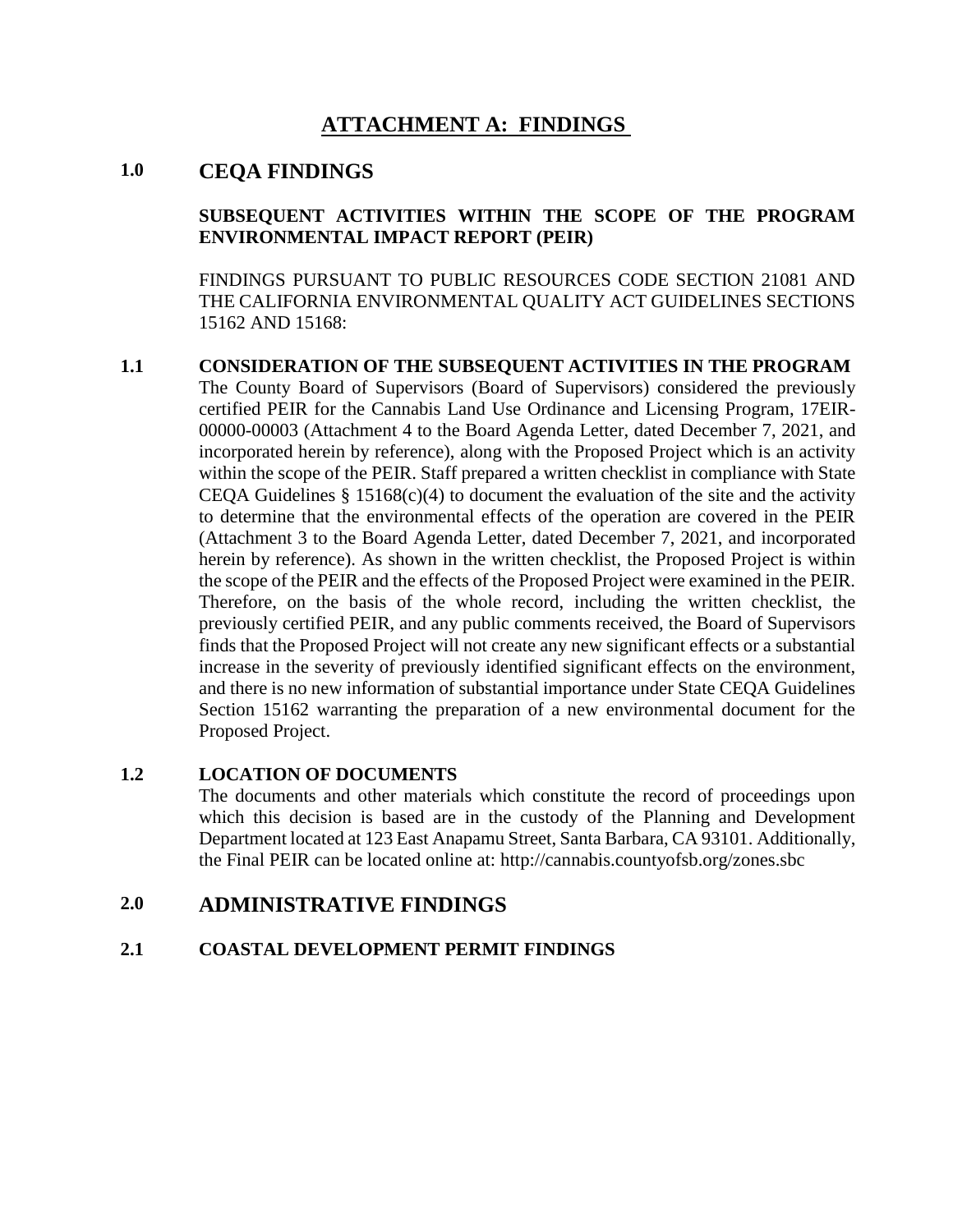**A.** *Findings required for all Coastal Development Permits. In compliance with Section 35-60.5 of the Article II Coastal Zoning Ordinance, prior to issuance of a Coastal Development Permit, the County shall make the finding, based on information provided by environmental documents, staff analysis, and/or the Applicant, that adequate public or private services and resources (i.e., water, sewer, roads, etc.) are available to serve the proposed development.*

> The Board of Supervisors finds that the Proposed Project is adequately served by public or private services and resources. As discussed in the Planning Commission staff report, dated August 3, 2021 and incorporated herein by reference, adequate services are available to serve the cannabis operation. Water for the site will be provided by the Carpinteria Valley Water District. Wastewater treatment will be provided by a new wastewater treatment system. The Carpinteria-Summerland Fire Protection District and Santa Barbara County Sheriff's Department will continue to serve the parcel. Access is provided by existing driveways off Foothill Road and Via Real. Storm water detention will be provided by the existing basins to be expanded as well as the new detention basin north of the greenhouses.

- **B.** *Findings required for Coastal Development Permit applications subject to Section 35- 169.4.3 for development that may be appealed to the Coastal Commission. In compliance with Section 35-169.5.3 of the Article II Coastal Zoning Ordinance, prior to the approval or conditional approval of an application for a Coastal Development subject to Section 35-169.4.3 for development that may not appealed to the Coastal Commission the decision-maker shall first make all of the following findings:*
- **2.1.1** *The proposed development conforms:*
	- *a. To the applicable provisions of the Comprehensive Plan, including the Coastal Land Use Plan;*
	- *b. The applicable provisions of this Article or the project falls within the limited exceptions allowed in compliance with Section 161 (Nonconforming Use of Land, Buildings and Structures).*

The Board of Supervisors finds that as discussed in the Planning Commission staff report, dated August 3, 2021, and the Board Agenda Letter, dated December 7, 2021, incorporated herein by reference, the development conforms to the applicable provisions of the Comprehensive Plan, including the Coastal Land Use Plan and the Toro Canyon Community Plan. In addition, the proposed development is consistent with the Article II requirements for the Cannabis Regulations and the AG-I-10 zone district, as they relate to permitted uses, building heights, setbacks, and parking.

#### **2.1. 2** *The proposed development is located on a legally created lot.*

The Board of Supervisors finds that the subject parcel was created by PM 14,440 recorded on August 7, 2000, in Book 54 of Parcel Maps, Pages 81-84, and therefore the proposed development is located on a legally created lot.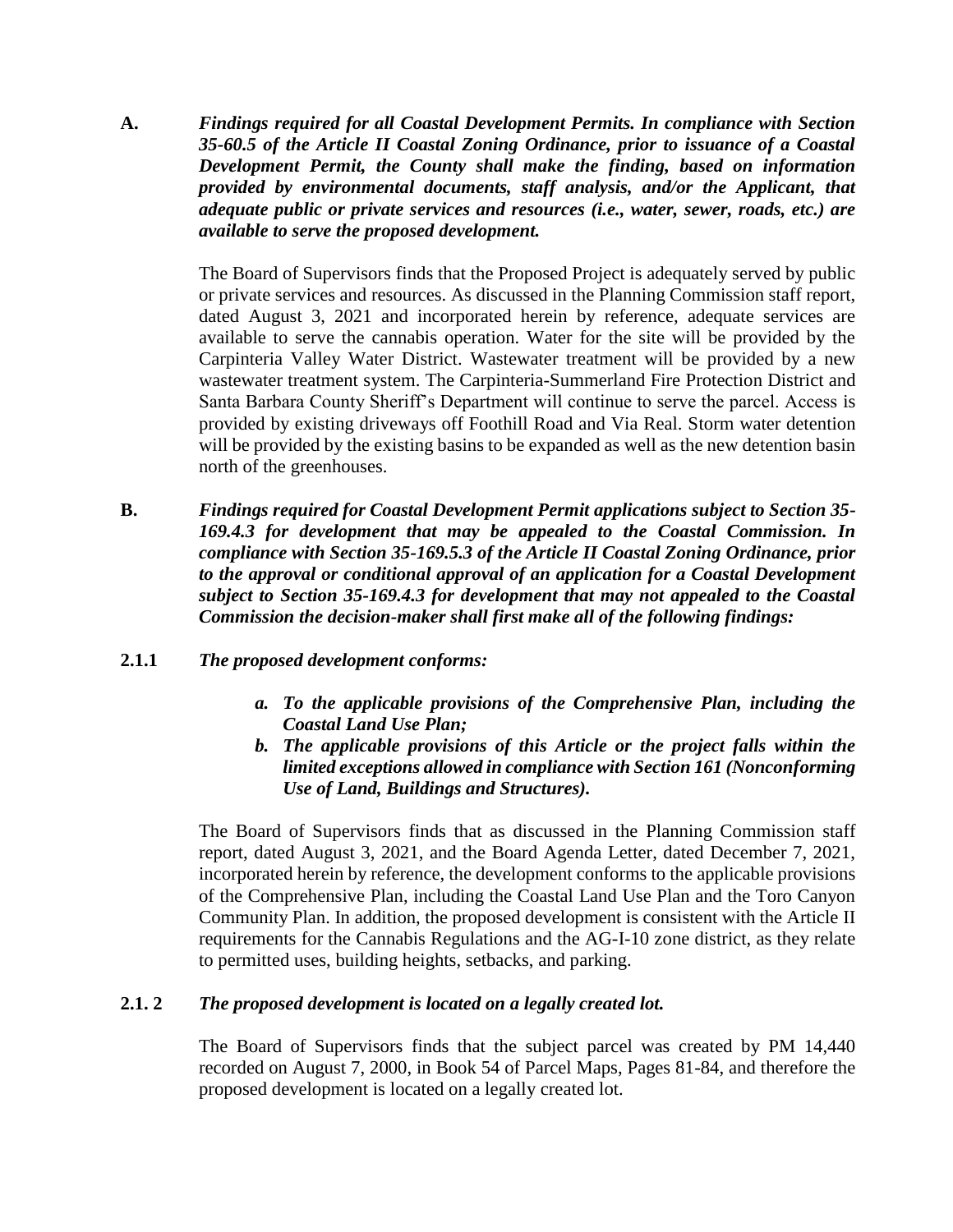**2.1.3** *The subject property and development on the property is in compliance with all laws, rules and regulations pertaining to zoning uses, subdivisions, setbacks and any other applicable provisions of this Article, and any applicable zoning violation enforcement fees and processing fees have been paid. This subsection shall not be interpreted to impose new requirements on legal nonconforming uses and structures in compliance with Division 10 (Nonconforming Structures and Uses).*

> The Board of Supervisors finds that as conditioned, the Proposed Project and subject property will be in full compliance with all laws, rules, and regulations pertaining to zoning uses, subdivisions, setbacks and all other applicable provisions of the Article II Zoning Ordinance, for the AG-I zone district and Carpinteria Agricultural Overlay, as described in detail under Section 6.3 of the Planning Commission staff report dated August 3, 2021, herein incorporated by reference. Additionally, all processing fees have been paid to date.

#### **2.1.4** *The development will not significantly obstruct public views from any public road or from a public recreation area to, and along the coast.*

The Board of Supervisors finds that, as discussed under Section 6.2 of the Planning Commission staff report dated August 3, 2021, incorporated herein by reference, that the Proposed Project will not significantly obstruct public views from any public road, or from a public recreation area to, and along the coast since the subject parcel is minimally visible to travelers on Foothill Road and Highway 101 due to topography and existing vegetation. Additionally, the Proposed Project includes the implementation of a Landscaping and Screening Plan that will further screen the new 26-ft.-tall processing building. The Proposed Project also includes a restoration plan with new native vegetation to restore the northern portion of the parcel within the ESH buffer that has historically been planted with avocado trees *(Persea americana)*. The detention basins to be expanded will not create any obstructions to public views or impact any recreation areas. The Proposed Project is located over 1,300 ft. from Highway 101, and a windrow of cypress (*Cupressus sempervirens*) will be preserved along the southern boundary. The new 26-ft.-tall processing building would be partially visible from Foothill Road, however the proposed onsite landscaping will screen the building fully from Foothill Road. Due to the high speed of travel, distance, and existing vegetation, the Proposed Project will not be readily visible from Highway 101. The Proposed Project is conditioned to require maintenance of additional offsite landscaping on the neighboring parcel that will provide further screening from Foothill Road.

#### **2.1.5** *The proposed development will be compatible with the established physical scale of the area.*

The Board of Supervisors finds that, as discussed under Section 6.2 of the Planning Commission staff report dated August 3, 2021, herein incorporated by reference, the Proposed Project will be compatible with the established physical scale of the area. The surrounding area is made up of agricultural uses and low density residential development.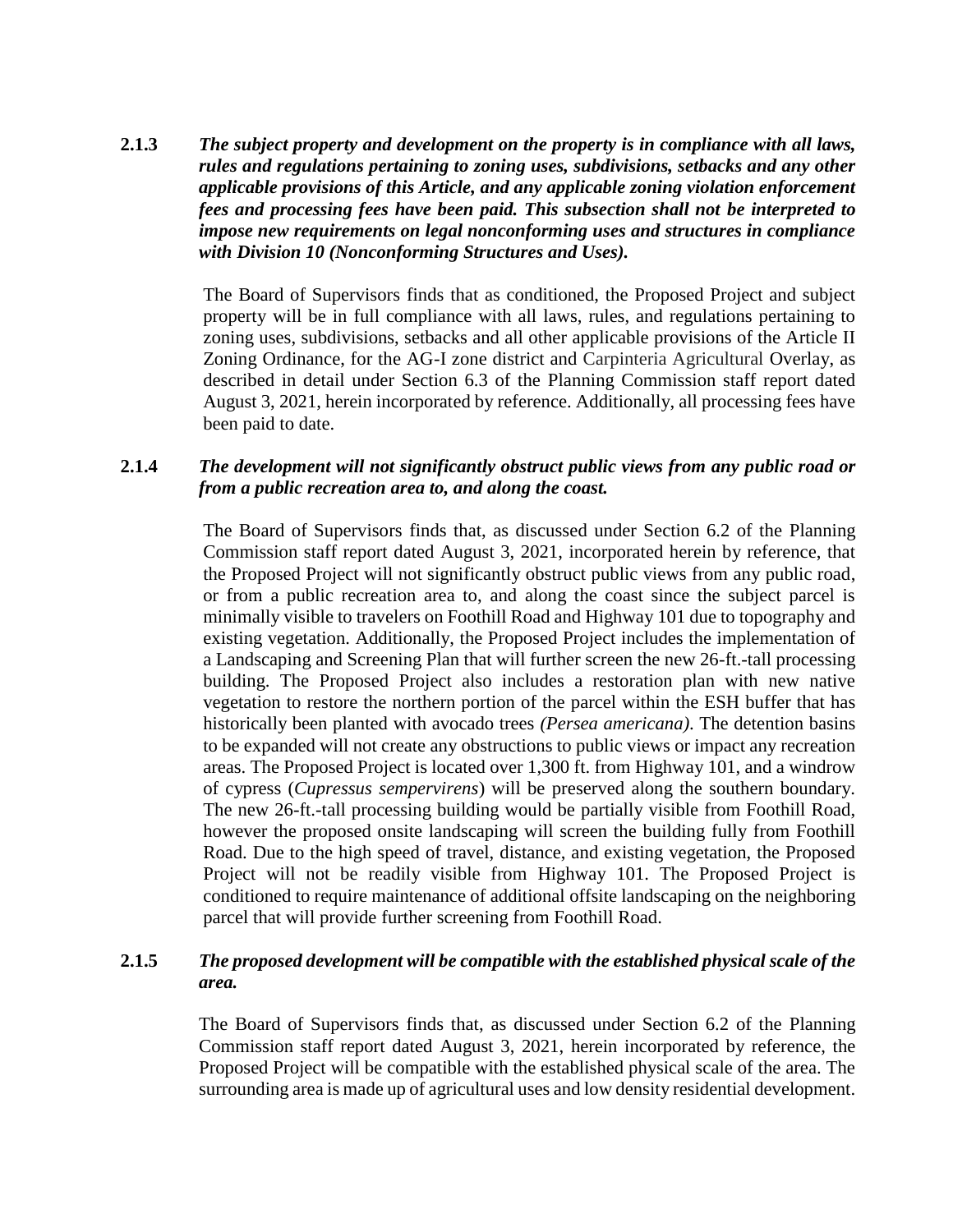The Proposed Project will consist of cannabis cultivation located within an existing greenhouse and greenhouse addition as well as processing within a new processing building. The Proposed Project will result in a net reduction of greenhouse area, because existing Greenhouses 2, 3, and 4 will be demolished. The Proposed Project also includes expanding existing detention basins. The new greenhouse addition and new processing building are compatible in character with development in the Toro Canyon area. There are dozens of similar greenhouses south of Foothill Road within half of a mile radius of the subject parcel. All exterior lighting will be fully shielded and directed downward in keeping with the character of surrounding agricultural and residential development. The development conforms to the applicable provisions of the Comprehensive Plan, including the Coastal Land Use Plan and the Toro Canyon Community Plan. In addition, the proposed development is consistent with the Article II requirements for the AG-I-10 zone district and Cannabis Regulations.

#### **2.1.6** *The development will comply with the public access and recreation policies of this Article and the Comprehensive Plan including the Coastal Land Use Plan.*

The Board of Supervisors finds, as discussed under Section 6.2 of the Planning Commission staff report dated August 3, 2021, incorporated herein by reference, that the Proposed Project complies with the public access and recreation policies of this Article and the Comprehensive Plan including the Coastal Land Use Plan. There are no public access or recreation facilities on the subject property. County Community Services Parks Division reviewed the Proposed Project and had no comments or conditions.

#### **2.2 Additional findings required for sites within the Toro Canyon Plan area.**

**A.** *In compliance with Section 35-194.6.3 of the Article II Coastal Zoning Ordinance, upon recommendation by the Board of Architectural Review, the decision-maker may approve or conditionally approve an application for a Coastal Development Permit on sites within the Toro Canyon Plan area that includes an exemption to architectural review standards h. or i. of Section 35-194.6.3. if written findings are made that the exemptions would allow a project that: 1) furthers the intent of protecting hillsides and watersheds, 2) enhances and promote better structural and/or architectural design, and 3) minimizes visual or aesthetic impacts.*

> The Board of Supervisors finds that the Proposed Project does not require exemptions to the architectural review standards h. or i. of Section 35-194.6.3, and therefore, this finding is not applicable to the Proposed Project.

**2.2.1** *In compliance with Section 35-194.9 of the Article II Coastal Zoning Ordinance, prior to the approval or conditional approval of an application for a Coastal Development Permit on sites within the Toro Canyon Plan that allows a deviation from a policy or standard of the Local Coastal Program to provide a reasonable use the decision-maker shall first make all of the following findings:*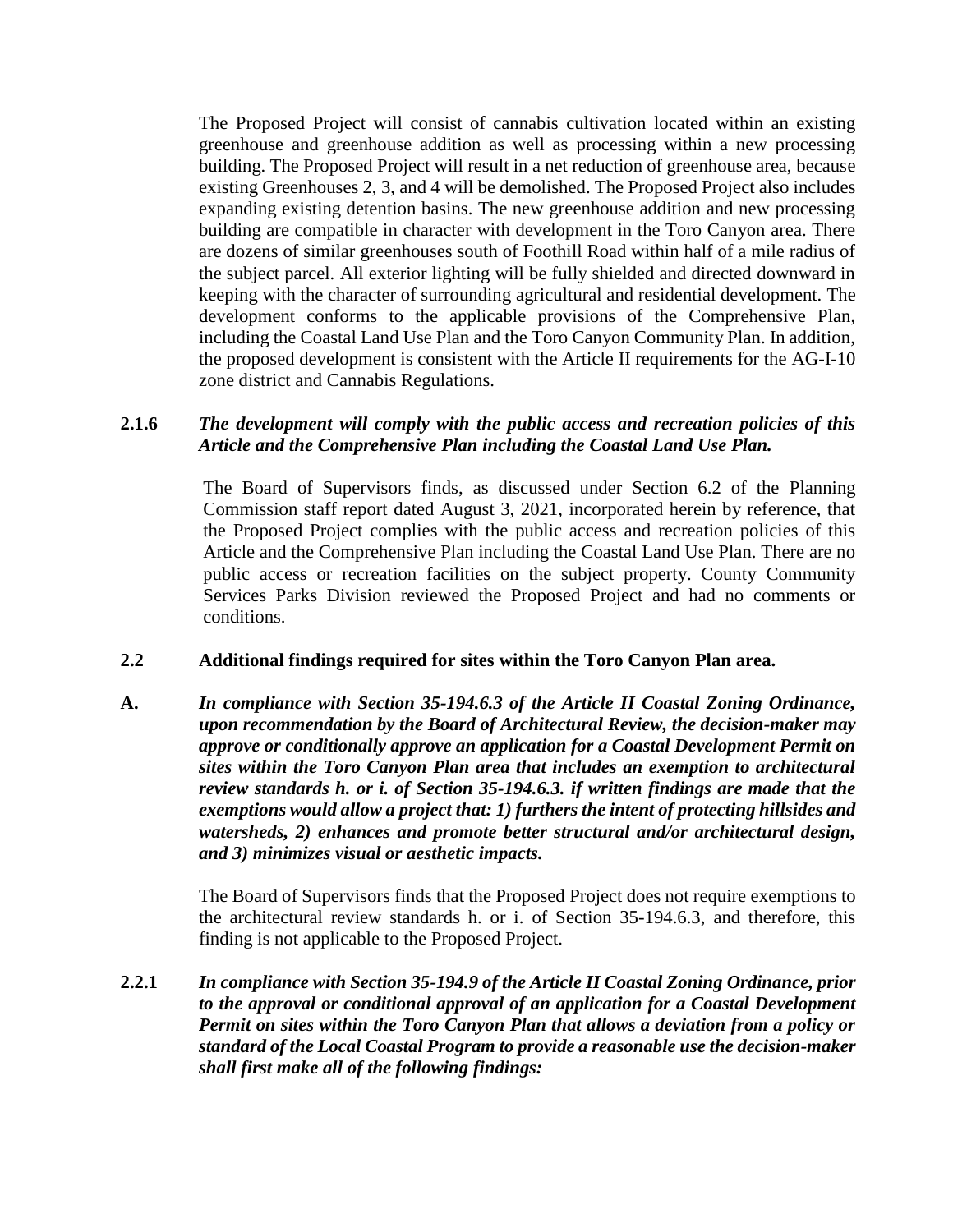- *a. Based on the economic information provided by the Applicant, as well as any other relevant evidence, each use allowed by the Local Coastal Program policies and/or standards would not provide an economically viable use of the Applicant's property.*
- *b. Application of the Local Coastal Program policies and/or standards would unreasonably interfere with the Applicant's investment-backed expectations.*
- *c. The use proposed by the Applicant is consistent with the applicable zoning.*
- *d. The use and project design, siting, and size are the minimum necessary to avoid a taking.*
- *e. The project is the least environmentally damaging alternative and is consistent with all provisions of the certified Local Coastal Program other than the provisions for which the exception is requested.*
- *f. The development will not be a public nuisance. If it would be a public nuisance, the development shall be denied.*

The Board of Supervisors finds that the Proposed Project does not allow a deviation from a policy or standard of the Local Coastal Program, and therefore, this finding is not applicable to the Proposed Project.

#### **2.3 DEVELOPMENT PLAN FINDINGS**

**A.** *Findings required for all Preliminary and Final Development Plans. In compliance with Section 35-174.7.1 of the Article II Coastal Zoning Ordinance, prior to the approval or conditional approval of an application for a Preliminary or Final Development Plan the decision-maker shall first make all of the following findings:*

#### **2.3.1** *That the site for the project is adequate in size, shape, location, and physical characteristics to accommodate the density and level of development proposed.*

The Board of Supervisors finds that, as discussed under Sections 6.2 and 6.3 of the Planning Commission staff report dated August 3, 2021, incorporated herein by reference, the site for the Proposed Project is adequate in size, shape, location, and physical characteristics to accommodate the density and level of development proposed. The subject property is a 13.66 acre parcel located within Area A of the Carpinteria Agricultural Overlay District. Greenhouses have been onsite since 1968 and have been used for cultivation activities. Adjacent, surrounding parcels are used for agriculture and low density residential development. The subject parcel is currently being used for cannabis cultivation. Project activities will take place within Greenhouse 1, its new addition, and the new processing, packing, and shipping building totaling 7.98 acres of cultivation. Twelve as-built storage containers currently supporting the on-going cannabis operations will be removed from the site. The expanded detention basins have been designed in consultation with Flood Control and have been reviewed by CDFW and RWQCB. Employees will use the 65 new unpaved parking spaces located onsite. As detailed in the evidence to support Coastal Development Permit Finding 2.1.1 (above), there will be adequate services to serve the Proposed Project. As detailed in the evidence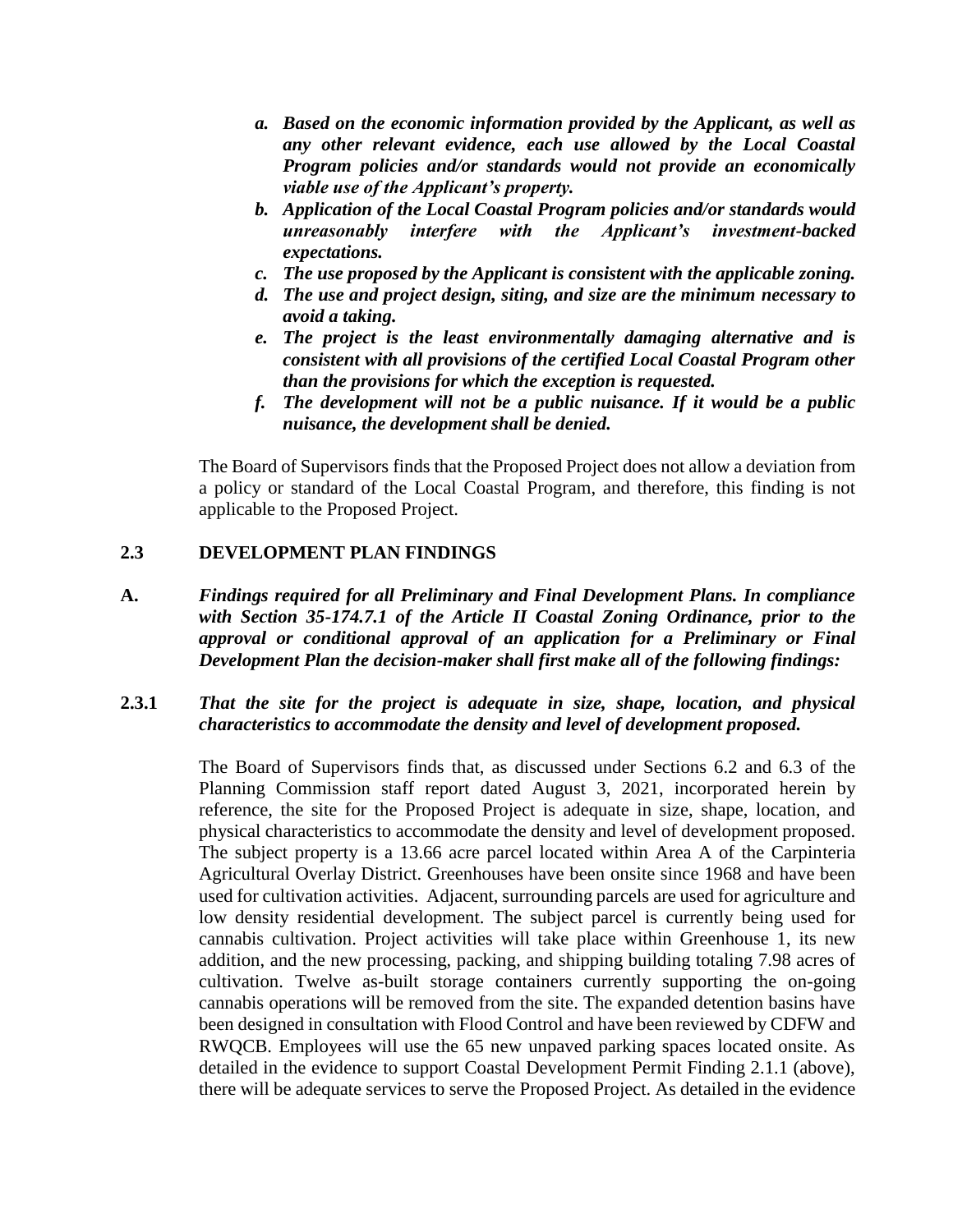to support Coastal Development Permit Finding 2.1.3 (above), the Proposed Project meets all zoning requirements.

#### **2.3.2** *That adverse impacts are mitigated to the maximum extent feasible.*

The Board of Supervisors finds that, as discussed under Section 6.1 of the Planning Commission staff report dated August 3, 2021, incorporated herein by reference, adverse impacts are mitigated to the maximum extent feasible. Standard conditions of approval have been imposed on the Proposed Project. Additionally, the Proposed Project will not have any new impacts that were not discussed in the PEIR, and potentially significant environmental impacts as identified in the PEIR will be mitigated to the maximum extent feasible. On February 6, 2018, the Santa Barbara County Board of Supervisors (herein after Board of Supervisors) certified a Programmatic Environmental Impact Report (PEIR), Case No. 17EIR-00000-00003, for a Cannabis Land Use Ordinance and Licensing Program. The PEIR was prepared in accordance with the State CEQA Guidelines Section 15168 and evaluated the Program's direct, indirect, and cumulative impacts based on Appendix G of the 2017 State CEQA Guidelines and thresholds in the County's Environmental Thresholds and Guidelines Manual (County of Santa Barbara 2008, revised July 2015). The PEIR identified a number of significant impacts and set forth feasible mitigation measures that would be included as development standards and requirements in the land use and licensing ordinances, which would be applied to sitespecific land use entitlement and business licensing applications for commercial cannabis operations authorized under the Program. The PEIR concluded that significant and unavoidable (Class I) impacts would result from the Program. The Board of Supervisors adopted a Statement of Overriding Considerations for the Class I impacts, and the 30-day statute of limitations to challenge the adequacy of the PEIR expired without legal challenge.

Section 15168(c) of the State CEQA Guidelines allows the County to approve an activity as being within the scope of the project covered by a program environmental impact report without a new environmental document, if the County finds pursuant to Section 15162 that no new effects could occur or no new mitigation measures will be required and the later activity would not have effects that were not examined in the programmatic environmental impact report.

On October 26, 2021, staff completed the written checklist pursuant to State CEQA Guidelines Section  $15168(c)(4)$  which evaluated the Proposed Project pursuant to the requirements of Section 15162 of the State CEQA Guidelines (Attachment 3 to the Board Agenda Letter, dated December 7, 2021, incorporated herein by reference) and determined that all of the environmental impacts of the cannabis operation will be within the scope of the Proposed Project covered by the PEIR for the Cannabis Land Use Ordinance and Licensing Program. No additional cumulative impacts were identified, and no new environmental document is required. Mitigation measures which were discussed in the PEIR have been incorporated into the Proposed Project (Attachment 2 to the Board Agenda Letter, dated December 7, 2021, and incorporated herein by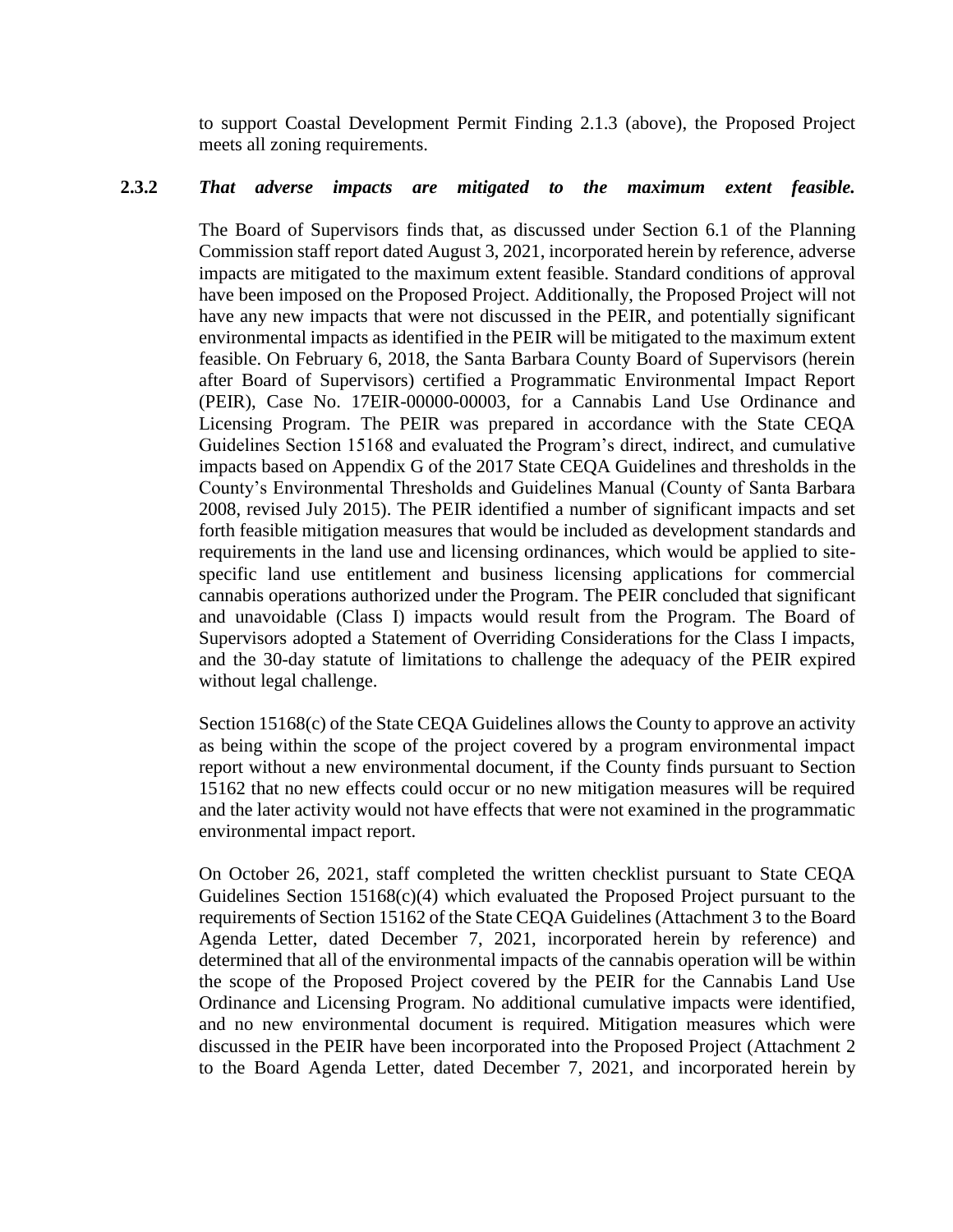reference). The mitigation measures incorporated from the PEIR will mitigate significant environmental impacts to the maximum extent feasible.

### **2.3.3** *That streets and highways are adequate and properly designed to carry the type and quantity of traffic generated by the proposed use.*

The Board of Supervisors finds that, as discussed under Section 6.2 of the Planning Commission staff report dated August 3, 2021, incorporated herein by reference, streets and highways are adequate and properly designed to carry the vehicles related to operations, deliveries, and employees of the Proposed Project. All employee traffic to the subject parcel will utilize an existing driveway off Via Real that will enter the site via a gate located in the southeast corner of the parcel. All other traffic to the subject parcel will utilize Highway 101 to Foothill Road and then will enter the site via an existing driveway from the neighboring parcels to the east. Condition No. 27 (Attachment 2 to the Board Agenda Letter dated August 3, 2021, herein incorporated by reference) requires the Owner/Applicant to record a Reservation of Easement for the access driveways to ensure that access will continue to be provided even if parcel ownership changes in the future. Via Real and Foothill Road are public roads maintained by the County and Caltrans. Highway 101 is a public highway maintained by Caltrans. All of these roadways are able to support the trips that will be generated as part of the Proposed Project according to Caltrans and Santa Barbara County Public Works Department.

Per the Traffic Study (Attachment 15), the Proposed Project is anticipated to generate a total of 124 Average Daily Trips (ADT) and will result in a net increase of 42 ADT compared to the existing cannabis operation, which utilizes 50 employees. Additionally, the Proposed Project will utilize 75 employees who are anticipated to generate 108 ADT on Via Real.

There will be less traffic entering the site from Foothill Road after implementation of the Proposed Project, because as discussed above, all employee traffic will be directed to the access road off Via Real. The Proposed Project is anticipated to generate a total of 16 ADT from Foothill Road for non-employee traffic, including deliveries and visitors, resulting in 66 fewer ADT on this roadway compared to the existing cannabis operation.

The Santa Barbara County Public Works Department Transportation Division reviewed the Proposed Project and had no comments or conditions. The Carpinteria-Summerland Fire District reviewed the Proposed Project and issued a condition letter (Attachment 2 to the Board Agenda Letter, dated December 7, 2021, Condition No. 43, incorporated herein by reference).

### **2.3.4** *That there are adequate public services, including but not limited to fire protection, water supply, sewage disposal, and police protection to serve the project.*

The Board of Supervisors finds that there are adequate public services to serve the Proposed Project. As discussed in Section 6.2 of the Planning Commission staff report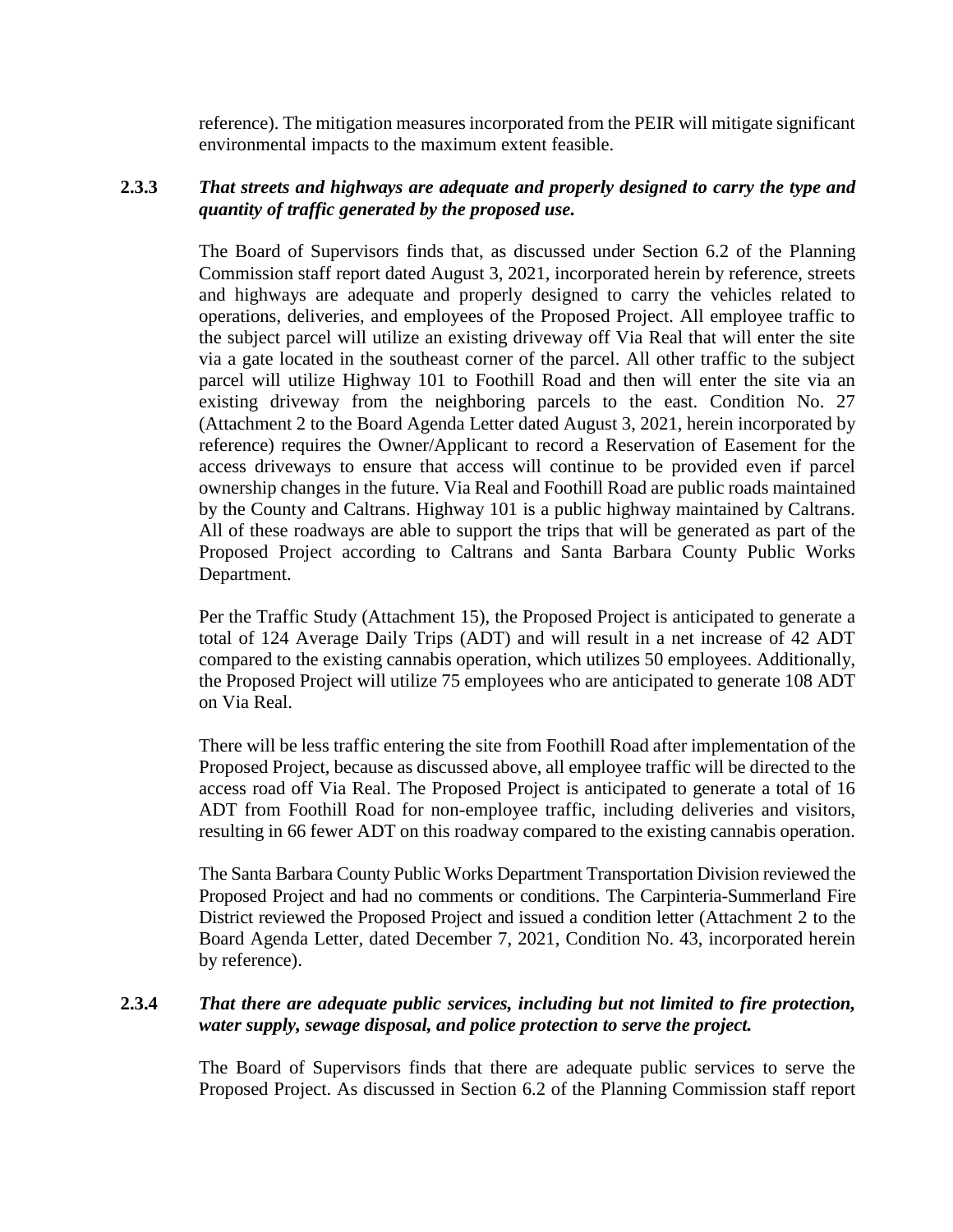dated August 3, 2021 and herein incorporated by reference as well as detailed under the Coastal Development Permit Findings, there will be adequate public services, including fire and police protection, sewage disposal, and water supply to serve the Proposed Project.

### **2.3.5** *That the project will not be detrimental to the health, safety, comfort, convenience, and general welfare of the neighborhood and will not be incompatible with the surrounding area.*

The Board of Supervisors finds that the Proposed Project, as conditioned, will not be detrimental to the health, safety, comfort, convenience, and general welfare of the neighborhood and will not be incompatible with the surrounding area. The Proposed Project is a change of use from cultivating cut flowers to cultivating cannabis and is a continuation of agricultural use on an agriculturally zoned property. Project activities will take place within an existing greenhouse, new greenhouse addition, and new processing building totaling 7.98 acres of cultivation. As part of the Proposed Project, 12 existing, as-built storage containers will be removed from the subject parcel and three existing greenhouses will be demolished.

Total grading for the detention basins and the new construction will require 9,220 CY of cut, 4,430 CY of fill, and 5,490 CY of export. The detention basins are designed to improve run-off and the percolation of storm water into the ground. The construction and expansion of the basins are conditioned to meet Flood Control and Project Clean Water requirements for storm water detention on the subject parcel.

As detailed in Sections 6.2 and 6.3 of the staff report and herein incorporated by reference, the proposed Landscape and Screening Plan (Attachment 6 to the to the Board Agenda Letter dated December 7, 2021, and incorporated herein by reference), includes new landscaping around the processing building and the northern parking area. The proposed Lighting Plan (Attachment 6 to the Board Agenda Letter dated December 7, 2021, and incorporated herein by reference) includes proposed fixtures that would be fully shielded and directed downward. The South Board of Architectural Review (SBAR) conceptually reviewed the Proposed Project, including the landscaping, lighting, and fencing on multiple occasions and requested the Applicant return once zoning approval has been obtained from the decision maker. Approval of the landscape and screening plan by the SBAR is required prior to Coastal Development Permit issuance (Attachment 2 to the Board Agenda Letter dated December 7, 2021, Condition No. 4, incorporated herein by reference).

The Odor Abatement Plan (Attachment 7 to the Board Agenda Letter dated December 7, 2021, and incorporated herein by reference) describes the carbon scrubbers located in the greenhouse, greenhouse addition, and new processing building as well as the HVAC exhaust ducts to the outside that will be controlled with industrial grade carbon odor absorbers. The processing building will be constructed with vapor barriers and opening seals that will limit air and odor exfiltration at the exterior building envelope.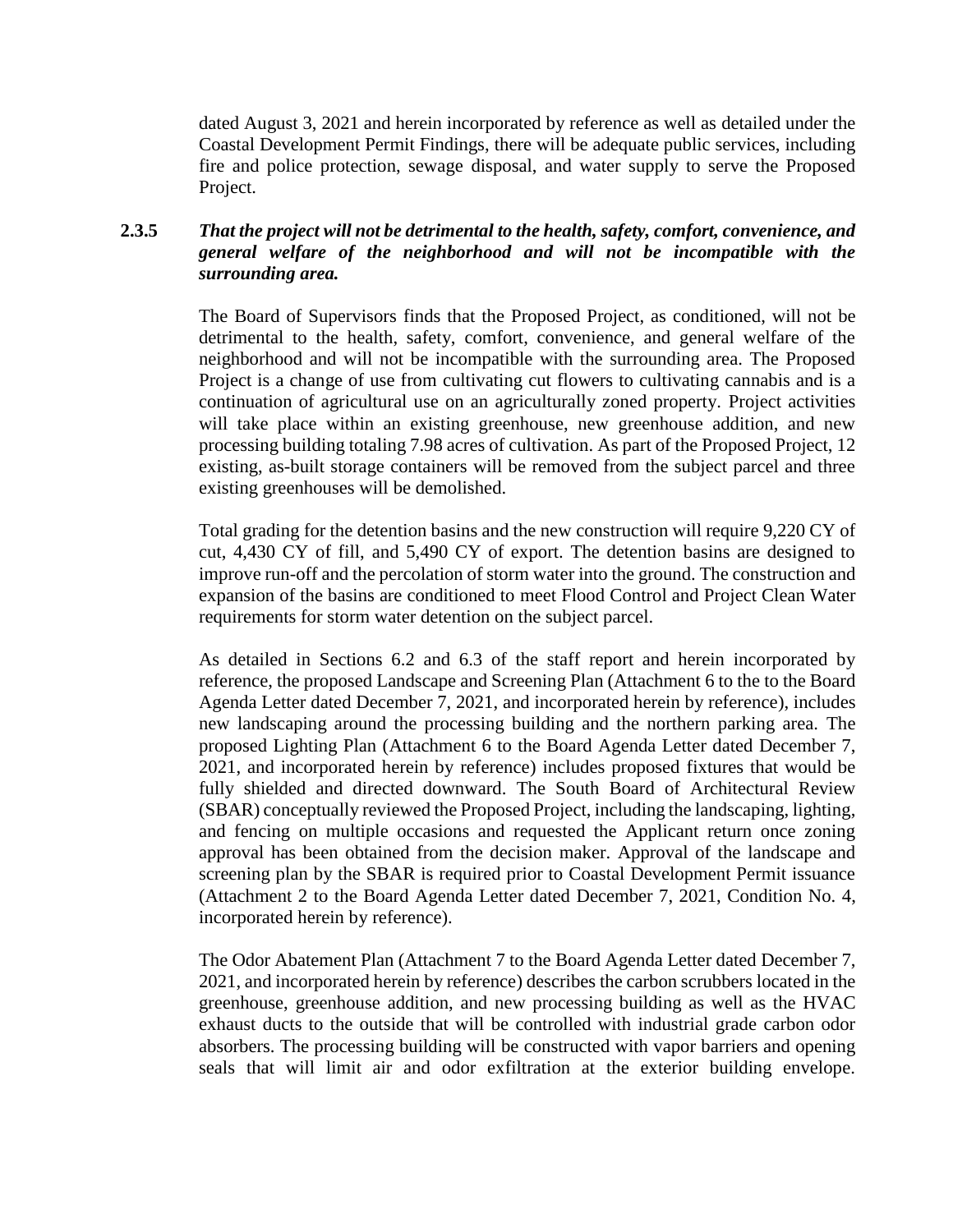Additionally, the air handling system will maintain a slight negative pressure differential between the inside and outside air in order to control odor exfiltration.

The Applicant submitted a Site Transportation Demand Management Plan (STDMP) (Attachment 15 to the Board Agenda Letter dated December 7, 2021, and incorporated herein by reference) which describes carpooling and staggered work shifts as mechanisms to reduce average daily trips (ADT). According to the STDMP, all employees will be required to enter the site using the Via Real access road, whereas all traffic currently enters the site from Foothill Road as part of the existing cannabis operation. With the proposed use of the Via Real access road for employees, there will be a net reduction of 66 ADT from Foothill Road and a net increase of 108 ADT from Via Real. County Public Works Roads Division reviewed the Proposed Project, determined that there will be no significant impacts to the public road system, and did not have any comments or conditions. Additionally, the Carpinteria-Summerland Fire Department reviewed the Proposed Project, including access, for compliance with fire safety regulations, and issued a condition letter (Attachment 2 to the Board Agenda Letter dated December 7, 2021, Condition No. 47, incorporated herein by reference).

The APCD reviewed the Proposed Project for compliance with air quality regulations, and issued a condition letter (Attachment 2 to the Board Agenda Letter dated December 7, 2021, Condition No. 47, incorporated herein by reference).

**2.3.6**

## *That the project is in conformance with 1) the Comprehensive Plan, including the Coastal Land Use Plan, and 2) with the applicable provisions of this Article II and/or the project falls with the limited exception allowed under Section 35-161.7.*

The Board of Supervisors finds that the Proposed Project is in conformance with the Comprehensive Plan, including the Coastal Land Use Plan and Toro Canyon Community Plan. As discussed in Section 6.3 of the Planning Commission staff report, dated August 3, 2021, and incorporated herein by reference, the development conforms to the applicable provisions of Article II, including:

- Section 35-68.1 Purpose and Intent [of the AG-I Zone]
- Section 35-68.7 Setbacks for Buildings and Structures [in the AG-I Zone]
- Section 35-68.9 Height Limit [in the AG-I Zone]
- 35-97.19 Development Standards for Stream Habitats [in the Environmentally Sensitive Habitat Overlay District]
- 35-102F.8.2 Height [in the Carpinteria Agricultural Overlay District]
- 35-102F.8.3 Setbacks [in the Carpinteria Agricultural Overlay District]
- 35-102F.8.5 Prime Agricultural Soils [in the Carpinteria Agricultural Overlay District]
- 35-102F.9 Development Standards for Greenhouses and Related Development [in the Carpinteria Agricultural Overlay District]
- Section 35-113 Required Number of Spaces: Agriculture
- Section 35-114.3 Construction and Design [of All Parking]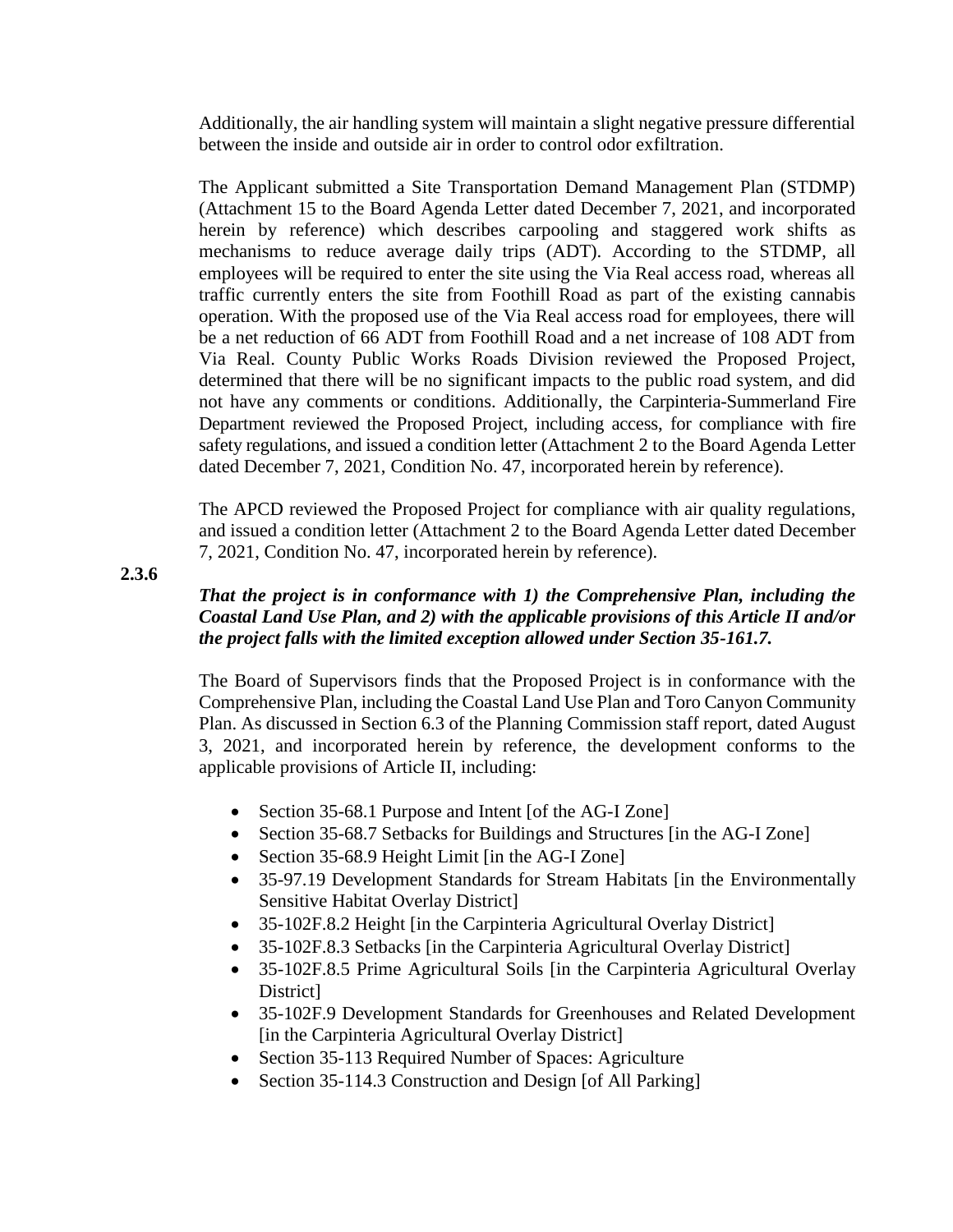- Section 35-144U.C General Commercial Cannabis Activities Development **Standards**
- Section 35-144U.C Specific Use Development Standards for Cultivation [of Cannabis]

As discussed in Section 6.2 of the Planning Commission staff report, dated August 3, 2021, incorporated herein by reference, the Proposed Project meets all applicable requirements of the Comprehensive Plan, including the Coastal Land Use Plan and Toro Canyon Community Plan.

**2.3.7**

## *That in designated rural areas the use is compatible with and subordinate to the scenic, agricultural and rural character of the area.*

The Board of Supervisors finds that the Proposed Project is compatible with and subordinate to the scenic, agricultural, and rural character of the area. The site is a 13.66 acre, AG-zoned parcel located within Carpinteria Agriculture Overlay. The subject property is surrounded by agriculture and low density residential development such as Existing Developed Residential Neighborhoods (EDRNs). The subject parcel is currently used for commercial cannabis cultivation and has historically been use for cut flower cultivation. The Proposed Project will continue the cultivation of crops and agricultural activities on the site.

As described in Sections 6.2 and 6.3 of the Planning Commission staff report dated August 3, 2021, herein incorporated by reference, the parcel does not directly abut Foothill Road or Via Real, and it is not visible from Via Real. The subject parcel is an interior lot, located a minimum of 140 ft. from the Foothill Road right-of-way. Although public views from Foothill Road traveling westbound are screened by existing development and agricultural uses, the new 26-ft.-tall processing building will be partially visible from Foothill Road. However, the proposed onsite landscaping will fully screen the Proposed Project as viewed from Foothill Road. The Applicant also proposes to maintain landscaping along Foothill Road that was recently planted on the neighboring parcel to the east, and this landscaping will provide additional screening of the Proposed Project. The parcel is only marginally visible in the distant background as seen from the Highway 101/Santa Claus Lane overpass, as it is over 1,300 ft. away. Further, an existing windrow of cypress trees (*Cupressus sempervirens*) will be preserved along the southern boundary of the subject parcel that provides screening from the south. Due to the high speed of travel on Highway 101, the parcel is minimally visible from Highway 101.

There are dozens of similar greenhouses south of Foothill Road within half of a mile radius of the subject parcel. The Proposed Project includes greenhouses and a purpose built processing, packing and shipping building, all of which adhere to the surrounding development and character of the area. Furthermore, all development will conform to Article II and Comprehensive Plan standards and policies. All exterior lighting will be fully shielded and directed downward in keeping with the scale of surrounding agricultural and residential development. The expanded detention basins will not be visible from any public areas. The northern portion of the parcel will be planted with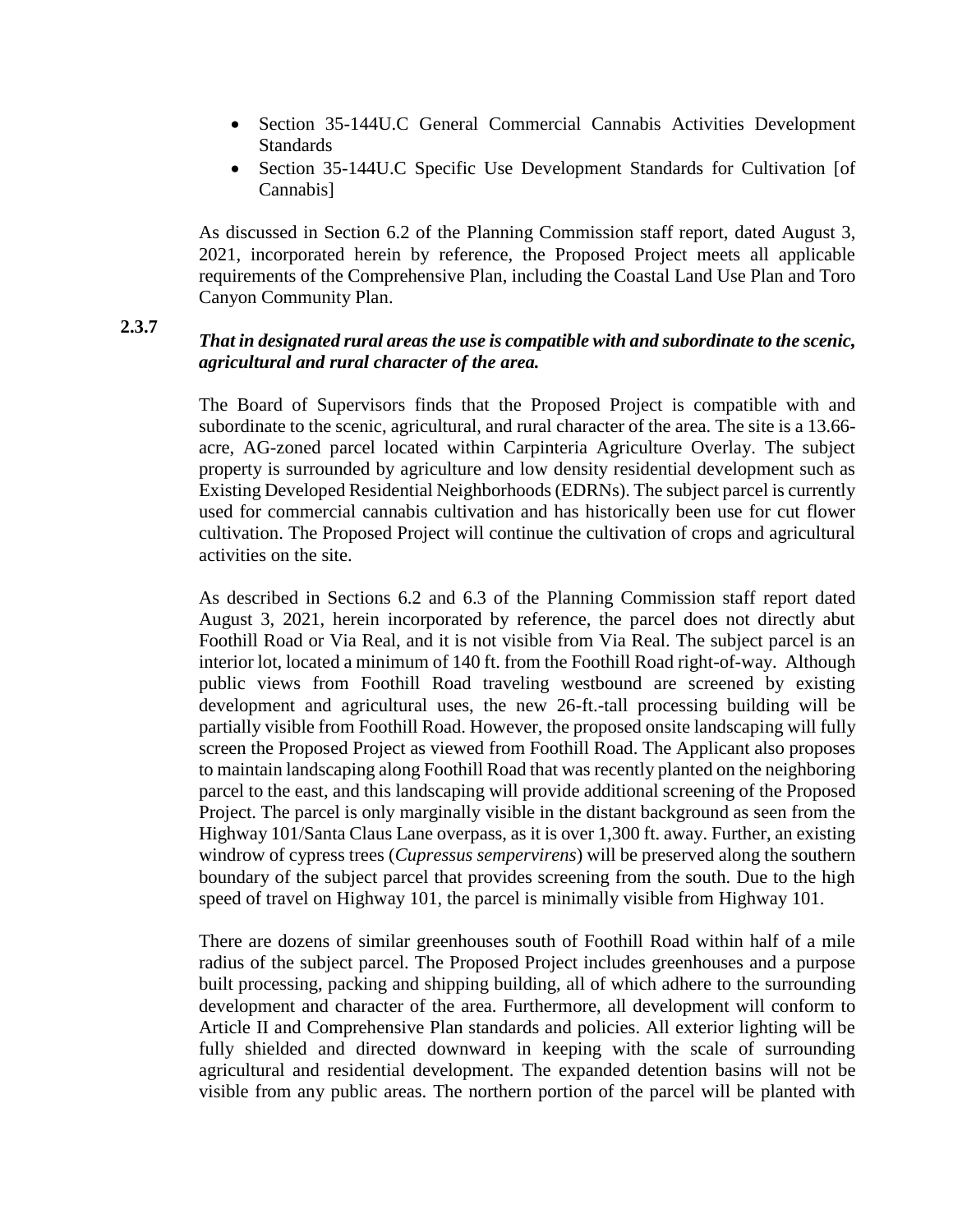native riparian vegetation, which will further screen the new processing building and new greenhouse addition from view from Foothill Road. The new greenhouse addition and new processing building are compatible with the rural character of the area.

Traveling eastbound, the site is screened by the existing riparian vegetation of Arroyo Paredon. This riparian corridor is protected by its designation as ESH and maintains a visual barrier to public views of the site. Landscaping to be planted around the new detention basin, the northern parking area, and the new processing building would be required to remain for life of project, pursuant to Condition No. 7 (Attachment 2 to the Board Agenda Letter dated December 7, 2021, incorporated herein by reference.)

### **2.3.8** *That the project will not conflict with any easements required for public access through, or public use of a portion of the property.*

The Board of Supervisors finds that the Proposed Project will not conflict with any easements required for public access through or public use of a portion of the property. There are no easements for public access through the subject property, nor are there easements for public use of a portion of the subject property. County Community Services Department Parks Division reviewed the subject parcel and Proposed Project and has no comments or conditions.

#### **2.4 CONDITIONAL USE PERMIT FINDINGS**

**A.** *Findings required for all Preliminary and Final Development Plans. In compliance with Section 35-174.7.1 of the Article II Coastal Zoning Ordinance, prior to the approval or conditional approval of an application for a Preliminary or Final Development Plan the decision-maker shall first make all of the following findings:*

### **2.4.1** *That the site for the project is adequate in size, shape, location, and physical characteristics to accommodate the density and level of development proposed.*

The Board of Supervisors finds that the site for the Proposed Project is adequate to accommodate the Proposed Project. As discussed in the evidence to support Development Plan Finding 2.3.1 (above), the Project site is adequate in terms of location, physical characteristics, shape, and size to accommodate the development and cultivation associated with the Proposed Project.

#### **2.4.2** *That adverse impacts are mitigated to the maximum extent feasible.*

The Board of Supervisors finds that adverse impacts are mitigated to the maximum extent feasible. Standard conditions have been imposed on the Proposed Project. Additionally, the Proposed Project will not have any new impacts that were not discussed in the PEIR, and the Proposed Project's significant environmental impacts will be mitigated to the maximum extent feasible. As discussed in the evidence to support Development Plan Finding 2.3.2 (above), the mitigation measures incorporated from the PEIR will mitigate significant environmental impacts to the maximum extend feasible.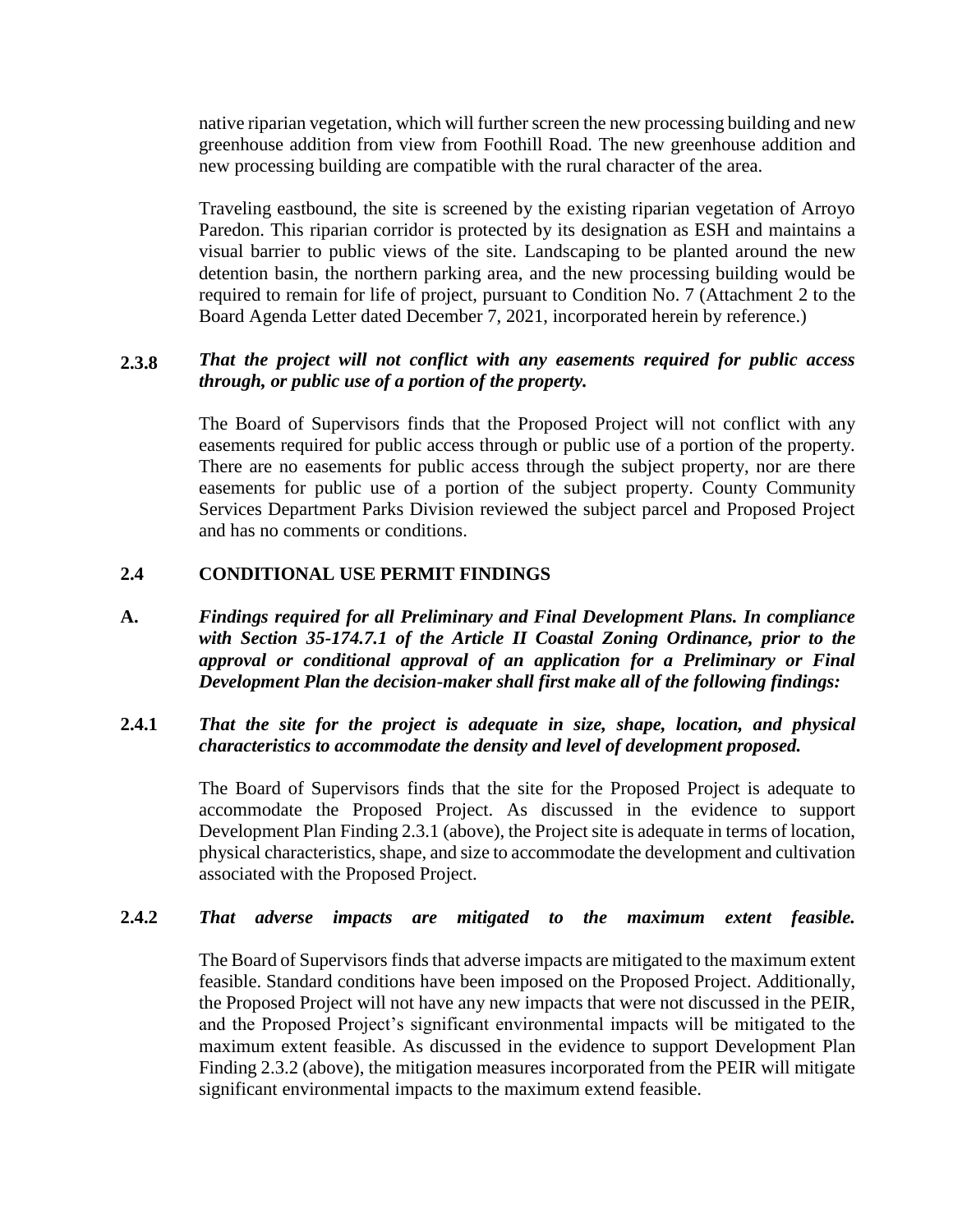### **2.4.3** *That streets and highways are adequate and properly designed to carry the type and quantity of traffic generated by the proposed use.*

The Board of Supervisors finds that streets and highways are adequate and properly designed to carry the vehicles related to operations, deliveries, and employees of the Proposed Project. As discussed in the evidence to support Development Plan Finding 2.3.3 (above), Foothill Road, Via Real, and Highway 101 are able to support the trips that will be generated as part of the Proposed Project.

#### **2.4.4** *That there are adequate public services, including but not limited to fire protection, water supply, sewage disposal, and police protection to serve the project.*

The Board of Supervisors finds that there are adequate public services to serve the Proposed Project. As discussed in the evidence to support Development Plan Finding 2.3.4 (above), water supply, sewage disposal, fire protection, police protection, and adequate access will be provided for the Proposed Project.

### **2.4.5** *That the project will not be detrimental to the health, safety, comfort, convenience, and general welfare of the neighborhood and will not be incompatible with the surrounding area.*

The Board of Supervisors finds that the Proposed Project will not be detrimental to the health, safety, comfort, convenience, and general welfare of the neighborhood. As discussed in the evidence to support Development Plan Finding 2.3.5 (above), the Proposed Project will be compatible with the surrounding area.

### **2.4.6** *That the project is in conformance with the applicable provisions of Article II and the Coastal Land Use Plan.*

The Board of Supervisors finds that the Proposed Project is in conformance with the Comprehensive Plan, including Article II, the Coastal Land Use Plan, and the Toro Canyon Community Plan. As discussed in the evidence to support Development Plan Finding 2.3.6 (above), the Proposed Project meets all zoning requirements.

### **2.4.7** *That in designated rural areas, the use is compatible with and subordinate to the scenic, agricultural and rural character of the area.*

The Board of Supervisors finds that the Proposed Project is compatible with and subordinate to the scenic, agricultural, and rural character of the area. As discussed in the evidence to support Development Plan Finding 2.3.7 (above), the cannabis operation will continue the agricultural use of the parcel and will be in keeping with the surrounding area.

### **2.4.8** *That the project will not conflict with any easements required for public access through, or public use of a portion of the property.*